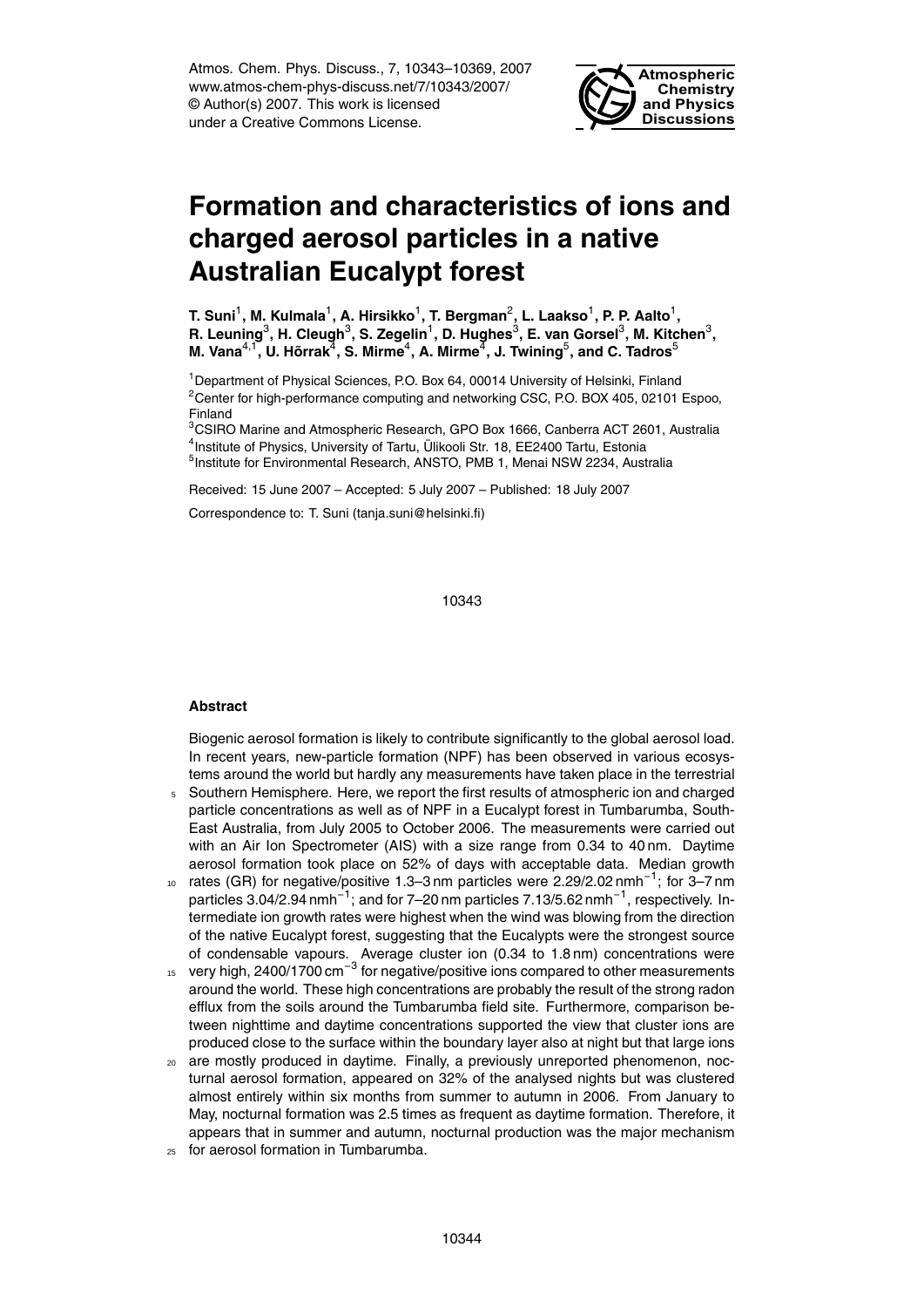# **1 Introduction**

The influence of aerosol particles on climate is the largest uncertainty in current climate models. Aerosols are produced by human activity but they are also formed naturally in oceans, deserts, and forests. Observations made during the last decade or so demon-

- <sup>5</sup> strate clearly that production of new aerosol particles by nucleation and subsequent nuclei growth is a frequent phenomenon that takes place in most atmospheric environments (e.g. Kulmala et al., 2004). Later analyses have shown that this phenomenon is capable of affecting particle number concentrations even at global scales (Spracklen et al., 2006). At regional scales, atmospheric aerosol formation is likely to affect the
- <sup>10</sup> population of CCN (cloud condensation nuclei) particles influencing cloud properties and thereby climate (Kerminen et al., 2005; Laaksonen et al., 2005). Determining the magnitude and driving factors of biogenic aerosol production in different ecosystems is crucial for future development of climate models.
- Air ions exist everywhere in the Earth's atmosphere (e.g. Israël, 1970; Arnold et  $15$  al., 1977; H $\ddot{\text{or}}$ rak, 2001; Eichkorn et al., 2002; Lee et al., 2003). They participate in different atmospheric processes like cloud dynamics and precipitation (Pruppacher and Klett, 1997, Laakso et al., 2003; Andronache et al., 2006). Through ion-mediated nucleation, ions act also as one pathway to new aerosol particle formation (e.g. Yu and Turco, 2001). The role of ions in atmospheric aerosol formation has remained a
- 20 controversial topic (Hõrrak et al., 1998; Tammet et al., 1988; Turco et al., 1998; Yu and Turco 2001; Laakso et al., 2002, 2007; Lee et al., 2003; Kazil and Lovejoy 2004; Lovejoy et al., 2004; Eisele et al., 2006; Kanawade and Tripathi, 2006; Yu, 2006). Some of the studies made so far suggest that the contribution of ion-induced nucleation to the total nucleation rate is important or even dominant, whereas some other studies <sup>25</sup> indicate that the role of ions in aerosol formation is negligible.
	- So far, most studies of aerosol production in land ecosystems have taken place at continental and coastal sites in the Northern Hemisphere (Kulmala et al., 2004). In or near Australia, earlier studies on ultrafine aerosol particles have focussed mainly on

10345

biomass burning (Keywood et al., 2000; Gras et al., 1999; Generoso et al., 2003) and processes in the coastal or marine boundary layer or in the middle or free troposphere (Johnson et al., 2005; Gras, 1991; Bates et al., 2000; Zaizen et al., 1996).

- In the largely uninhabited continental Australia, studies of biogenic aerosol produc-<sup>5</sup> tion have been very scarce. Simoneit et al. (1991) compared extractable organic matter in *>*300 nm particles in SE Australia and coastal New Zealand and demonstrated that the aerosols were mainly biogenic rather than anthropogenic. They also found a reasonable fit between the aerosol and local plant extract. Later, Morawska et al.  $(2007)^1$ , observed nucleation mode particles (*>*8 nm) at three sites ranging from semi-urban to
- <sup>10</sup> remote in tropical Northern Territory over 2–5 days in July 1998. Jimi et al. (2003) found that the observed diurnal variation in nano-particle concentrations at the Cape Grim meteorological station on the northwest coast of Tasmania was linked to air masses from continental Australia, yielding daytime peak concentrations consistent with secondary aerosol production by photochemical processes.
- 15 Australia is a vast island continent the size of Europe in the Southern Hemisphere. It is home to more than 500 Eucalypt species with so far unknown aerosol-forming potential. In the present paper we describe the first air ion measurements in an evergreen Eucalypt forest in Tumbarumba, New South Wales (NSW), South-East Australia. We focus on new-particle formation (NPF) events, their frequency, seasonal variation, and
- <sub>20</sub> on the size-dependent growth rates of the particles. We study also the effect of meteorological variables on NPF. This study is a step towards determining the contribution of forests to the global aerosol load.

<sup>1</sup> Thomas, S., Morawska, L., Akber, R., Quintarelli, F., Martin P., Ryan, B., and Keogh, D. U.: The source and behaviour of submicrometre airborne particles at a site in remote Northern Australia, Atmos. Environ., in preparation, 2007.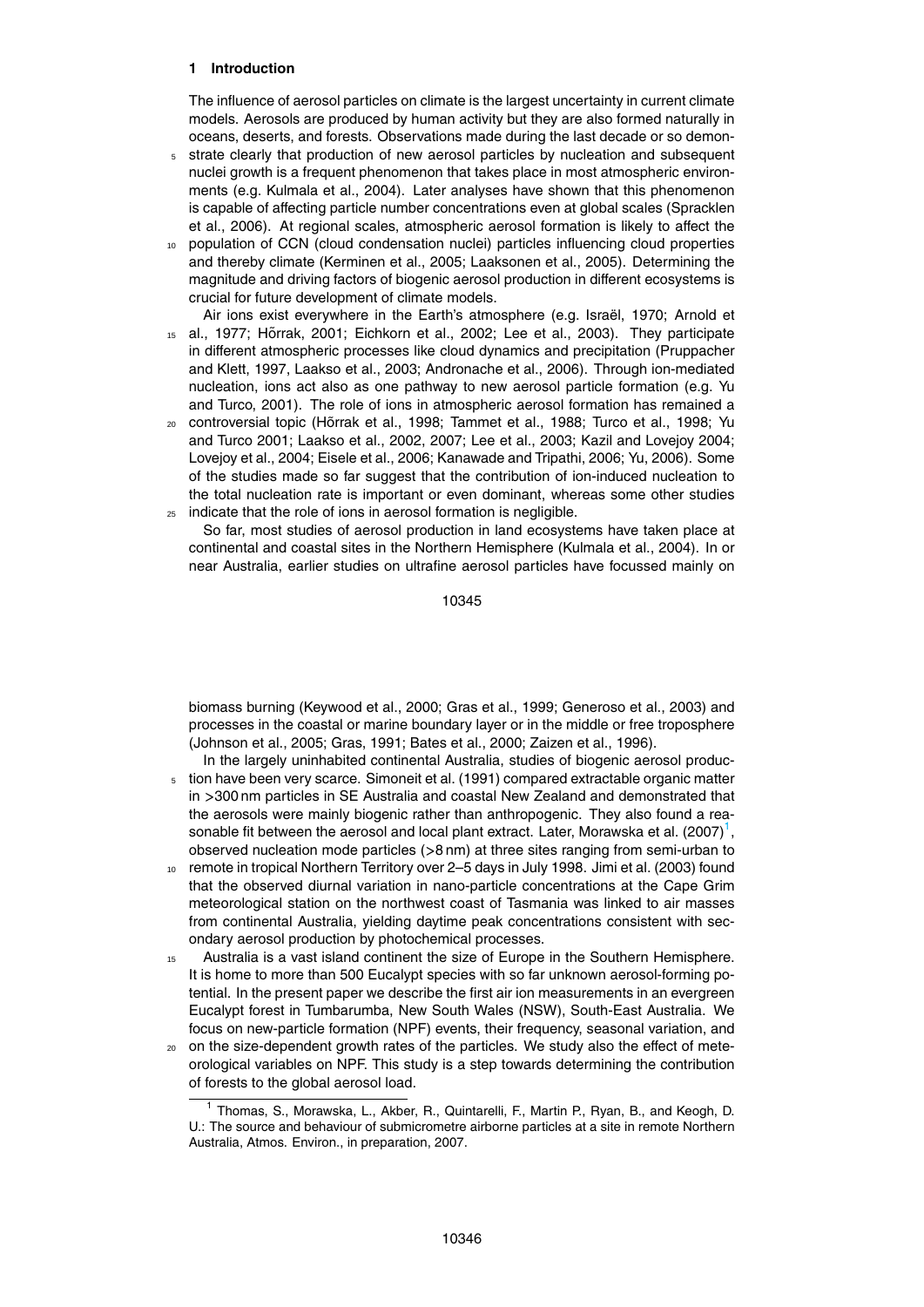# **2 Materials and methods**

# 2.1 Site and station description

The Tumbarumba flux station is located in the Bago State forest in south eastern New South Wales, about 100 km west from Canberra, at 35°39' 20.6" S 148°09'07.5" E. The

- <sup>5</sup> dominant species in this tall open Eucalypt forest are *E. delegatensis* (Alpine Ash) and *E. dalrympleana* (Mountain Gum) with average tree height of 40 m. The elevation of the site is 1200 m and the mean annual precipitation 1500 mm with considerable interand intra-annual variation. The 48 400 ha of native forest have been managed for wood production for over 100 years.
- <sup>10</sup> The instrument mast is 70 m tall. Fluxes of heat, water vapour and carbon dioxide are measured using the open-path eddy flux technique (Leuning et al., 2005). Supplementary measurements above the canopy include temperature, humidity, wind speed, wind direction, rainfall, incoming and reflected shortwave radiation and net radiation. Profiles of temperature, humidity and  $CO<sub>2</sub>$  are measured at nine levels within the canopy.
- <sup>15</sup> Continuous measurements in the soil include soil moisture, soil heat fluxes, and temperature.

# 2.2 Aerosol measurements

The total concentration of ultrafine aerosol particles (lower detection limit ∼14 nm) was measured with a condensational particle counter (CPC), TSI model 3010, at the height  $20$  of 70 m on the tower in a box housing the pump, the CPC, the butanol bottle, tubing

and electronics.

We detected NPF by measuring size distributions of air ions (naturally charged clusters and aerosol particles) from July 2005 to October 2006 with an Air Ion Spectrometer (AIS). The AIS (Airel Ltd., Estonia) measures the mobility distribution of both negative

 $_{25}$  and positive air ions in the range of 2.4 to 0.0075 cm<sup>2</sup> V<sup>-1</sup> s<sup>-1</sup>. This corresponds to a diameter range of approximately 0.34 nm to 40 nm, that is, from cluster ions (0.34

10347

to 1.8 nm) to intermediate (1.8 to 7.5 nm) and to large ions (15–40 nm). The largest observed ions belong to the Aitken mode (25–100 nm).

The AIS consists of two cylindrical aspiration-type Differential Mobility Analysers (DMA), one for positive and one for negative ions. Each mobility analyser has 21

- <sup>5</sup> collector electrodes provided with individual electrometrical amplifiers for measuring the electrical current carried by ions of different mobilities (Mirme et al., 2007). The AIS was located in a shed on the ground next to the instrument tower. The copper inlet tube (id 5 cm, length 60 cm) was led through the wall at approximately 1.5 m height.
- After filtering out days when measurement breaks prevented unambiguous event <sup>10</sup> determination, we classified NPF as follows (Fig. 1): *normal* – formation starts from cluster ions and continues to Aitken mode; *interrupted* – formation starts from cluster ions but does not reach Aitken mode; *Aitken* – formation starts from intermediate or large ions and takes place mainly in the Aitken mode; *unclear* – days that did not fit into any of the previous three daytime categories. Finally, *nocturnal* – sudden, mostly <sup>15</sup> nocturnal appearance of large quantities of ions usually in all size classes at the same
- time but always at least in intermediate ions.

# **3 Results and discussion**

- 3.1 New-particle formation events
- 3.1.1 Event types and seasonal variation
- <sup>20</sup> A typical normal formation event (Fig. 1a) occurred during daytime, starting usually between 08:00 and 10:00 and continuing to 15:00–24:00. The daytime events appeared to have a peak from late winter to early summer (August to December) and a minimum from mid-summer to autumn (January–May, Fig. 2, Table 1) but these patterns were not entirely consistent, as more events occurred in March 2006 than in October 2005.
- <sup>25</sup> Winter did not exhibit a clear pattern of NPF as the first winter month, June 2006,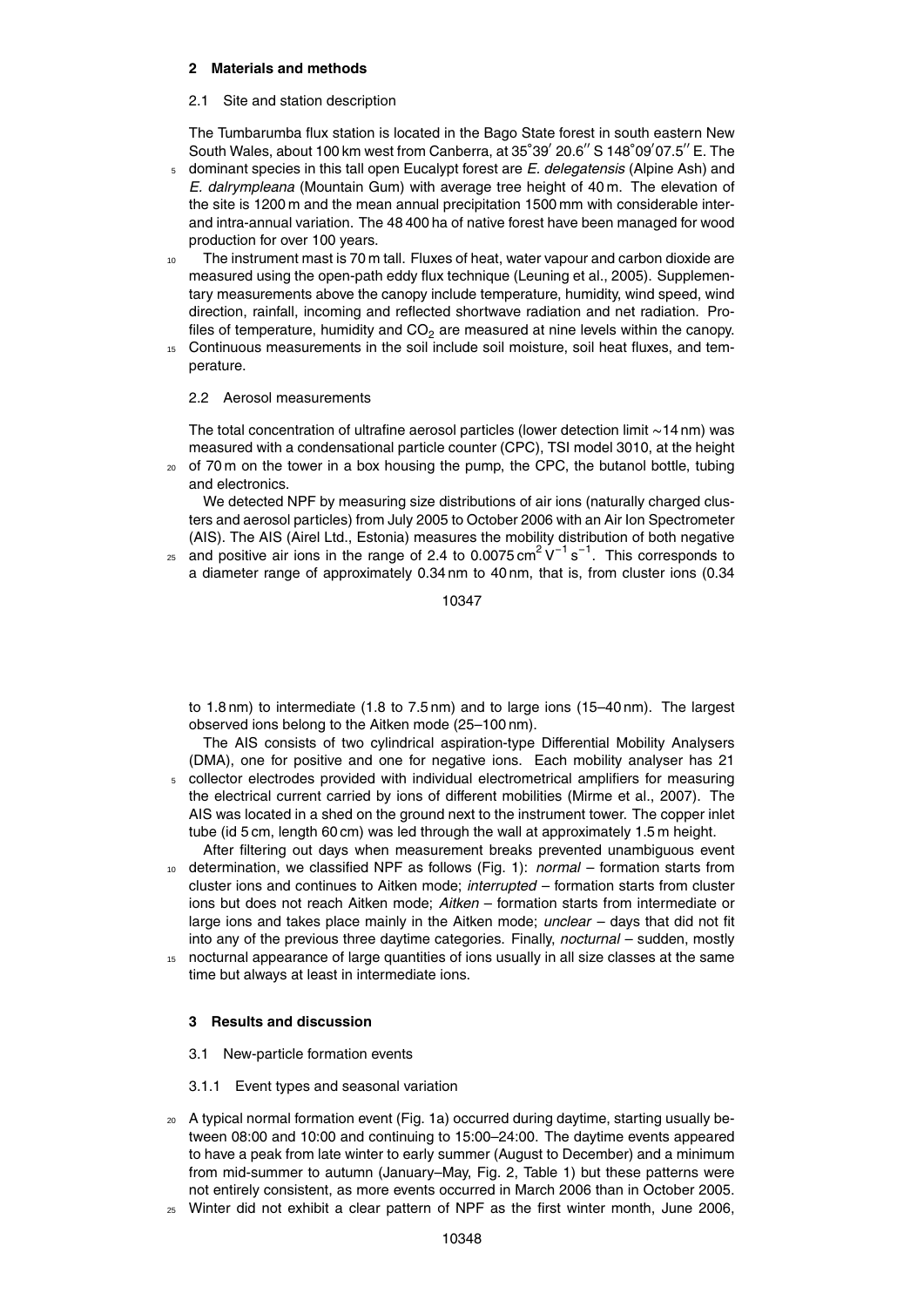produced a lot of formation events but the surrounding months, May and July, did not (Fig. 2).

During summer, autumn, and early winter (January–June) we observed a previously unreported phenomenon, nocturnal aerosol formation (Fig. 1d), where large numbers

- <sup>5</sup> of ions appeared in most size classes at the same time during the night. Unlike daytime events, these nocturnal events had a clear seasonal pattern: they emerged for the first time in January 2006 and continued strongly until June (Fig. 2, Table 1). They reappeared in much weaker form in July, September, and October. We were able to exclude instrument malfunction as a potential cause because an SMPS observed the
- same phenomenon during a 5-week campaign in May–June 2006 (not shown). On average, a daytime formation event took place on 52% of the days with acceptable data (Table 1). This is 1.9 to 3.4 times as often as in the Nordic boreal zone (Dal Maso et al., 2007). The cold and dark winter in the north reduces the amount of condensable vapours and necessary photochemistry and is one very likely reason
- <sup>15</sup> for this difference. Another one could be the particularly clean air in Tumbarumba (see Sect. 3.2.1.). Accumulation-mode particles (100–1000 nm) scavenge freshly nucleated particles effectively (coagulation sink) and also form a large surface for the condensation of organic vapours (condensational sink). In clean air, the organic vapours are available for condensational growth of the freshly nucleated particles.
- <sup>20</sup> Strong nocturnal formation took place in 32% of the analysed nights and almost all of these events were clustered within six months from January to June 2006. From January to May, nocturnal formation occurred 2.5 times as often as daytime formation. Therefore it appears that in summer and autumn, nocturnal production was the major mechanism for aerosol formation in Tumbarumba. So far, nocturnal formation has not <sup>25</sup> been reported to this degree at any other site around the world.

## 3.1.2 Meteorological variables

Regardless of season, solar radiation was always higher during formation events than on other days (Fig. 3). This reflects the role of solar radiation in the formation of OH<sup>−</sup> 10349

and other atmospheric oxidants necessary in the particle formation process. Temperature was higher on event days than on other days in spring, autumn, and winter, but lower in summertime, although solar radiation on summer event days was clearly higher than on other days. This suggests that in the darker and colder seasons, solar

- <sup>5</sup> radiation is the more important driver of the two and temperature reflects the variation of sunny/cloudy days. In summer, on the other hand, too high temperatures may suppress condensational growth. As a result, the most conducive conditions for formation events in summertime were relatively cool, sunny days, but in all other seasons warm, sunny days were better for formation.
- 10 As observed in most previous studies (e.g. Hyvönen et al., 2005), relative humidity was always lower on event days than on other days, although in summertime RH was so low that the difference between event days and others was very small; both had an RH of about 50%. Formation events followed by particle growth were typically absent during precipitation, but intermediate ions always appeared in the size range 2–8 nm
- for the duration of the rain in the same way as in Horrak et al. (2005 and 2006). The suppressing effect of water vapour on particle formation is a well known but poorly understood phenomenon.

#### 3.1.3 Growth rates

Median growth rates (GR) for negatively/positively charged 1.3–3 nm particles were  $_{20}$  2.29/2.02 nmh<sup>-1</sup>, respectively; for 3–7 nm particles 3.04/2.94, and for 7–20 nm particles 7.13/5.62 nmh<sup>-1</sup>, respectively (Table 2). That median GR clearly increased with particle size was expected because large particles usually occur later during the day when there are more organic vapours to condense on them than in the morning: The emissions of terpenes from trees depend on temperature and/or photosynthesis. An- $25$  other reason is that condensation is weaker on the smaller particles (Kelvin effect).

Comparing GR among different sites around the world is difficult because the number of formation events and the size range used for GR determination vary. The GR in Tumbarumba are well within the range reported in Kulmala et al. (2004) but the only fully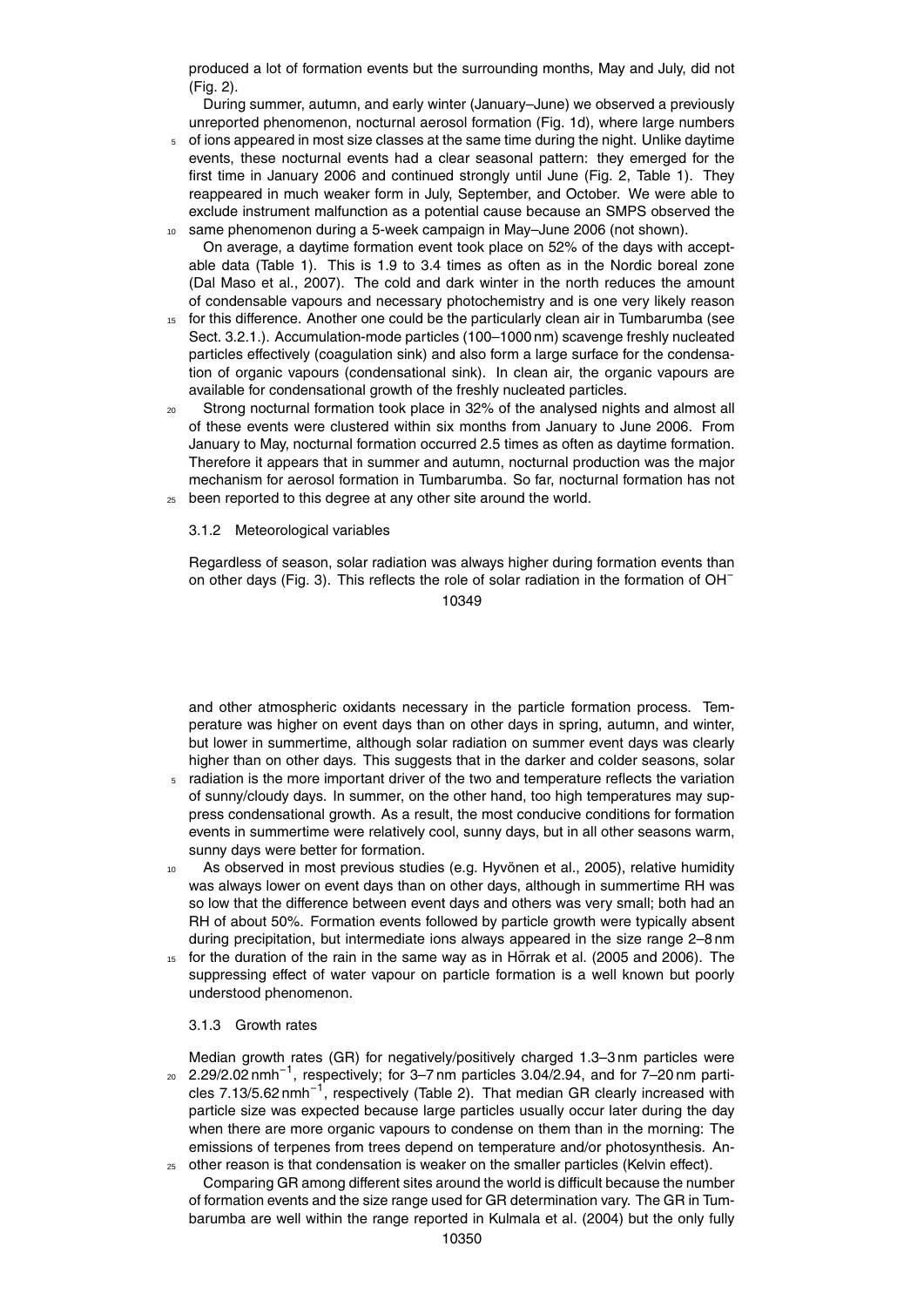comparable observations at the moment are from a boreal forest in Hyytiälä, southern Finland, where the average GR for 3-7 nm particles were 2-4 nmh<sup>-1</sup>, the same as in Tumbarumba, but where the 1.3–3 nm and 7–20 nm particles grew slower at *<*2 and 4–5 nmh−<sup>1</sup> , respectively (Hirsikko et al., 2005); for large negative particles, the GR

- $5$  in Tumbarumba was 50% greater than in Hyytiälä. In the only other terrestrial measurements made in non-urban Australia (within the Kakadu National Park in tropical Northern Territory), Morawska et al. (2007)<sup>1</sup> report one value, 5 nmh<sup>-1</sup>, for 10 to 20 nm particles in Jabiru Town, the least remote location of the three studied. In Jabiru Town, the formation events were quick and short (only a couple of hours), and the authors
- mention that at Gimbat, the most remote bushland site, the GR were lower and the events took several hours. They attributed this to the lower background concentration of pre-existing aerosol at Gimbat. Indeed, if pre-existing aerosol is abundant GR must be large in order to compensate for the large coagulation sink that scavenges the newly formed particles (Kulmala et al., 2004). In a cleaner area, even particles with smaller
- <sup>15</sup> GR can reach detectable sizes. Because the GR in Tumbarumba were as large or larger than in Hyytiälä although the background concentrations in general were lower (Sect. 3.2.1), it appears that the source of condensing vapours was stronger than in Hyytiälä and enabled the particles to grow fast although conditions would have allowed for slower growth, too.
- <sup>20</sup> The GR for large ions was highest in summer from October/November to May (Fig. 4). This is typical around the world and consistent with organic vapours forming a large part of the condensing matter as their concentrations should be highest in summertime (Kulmala et al., 2004; Dal Maso et al., 2007). No clear seasonal pattern was evident for intermediate or cluster ions (Fig. 4). This suggests that substances
- $25$  other than organic vapours, such as sulphuric acid, have an important role in the condensational growth of these particles.

However, GR for intermediate ions was almost twice as high when wind was coming from the east (0-180 $^{\circ}$ ) compared to when it was coming from the west (180-360 $^{\circ}$ ) (Fig. 5). The east sector consists mainly of mountainous terrain and native Eucalypt

10351

forests and woodlands, whereas the west sector is mainly agricultural lowland dotted with Eucalypt woodlands. This would indicate that the source of some condensating vapours was stronger in the thick, tall Eucalypt forest areas than in the agricultural fields. Indeed, the far larger biomass of tall open Eucalypt forests should produce

- larger amounts of organic vapours than the agricultural lowlands. It is unclear why the same did not apply for the larger ions.
	- 3.2 Ion and aerosol concentrations
	- 3.2.1 Ultrafine particle concentration

Average ultrafine particle (*>*14 nm) concentration was about 1200 cm−<sup>3</sup> with a median <sup>10</sup> of 900 cm<sup>−3</sup> in Tumbarumba (not shown). This was lower than in Kakadu (Morawska et al., 2007  $^1$ ): the average background concentrations of 8 to 400 nm particles there were consistently around 2000 cm<sup>-3</sup>, similarly to Hyytiälä, where for 3–1000 nm particles the average is around 2300 and the median around 1850 cm−<sup>3</sup> (M. Dal Maso, personal communication). The difference in the lower size limit of these measurements is not

- <sup>15</sup> very significant except during a formation event; usually size classes between 3 and 14 nm are more or less empty. In clean rural areas along a train track from Moscow to Vladivostok, concentrations of 3–950 nm particles were higher at 4300 (average) and 2600 (median) cm<sup>−3</sup> (Vartiainen et al., 2007). Compared to Finland and a large part of Russia (such as close to the Baykal-Amur railway), Australia is very sparsely populated
- <sup>20</sup> and cities are mostly spread over a large area. Nighttime concentrations even in cities such as in central Brisbane can sometimes be as low as the Kakadu background, 2000 cm<sup>−3</sup> (L. Morawska, personal communication) The background concentrations in the forested mountains of Tumbarumba appear, therefore, to represent very clean air.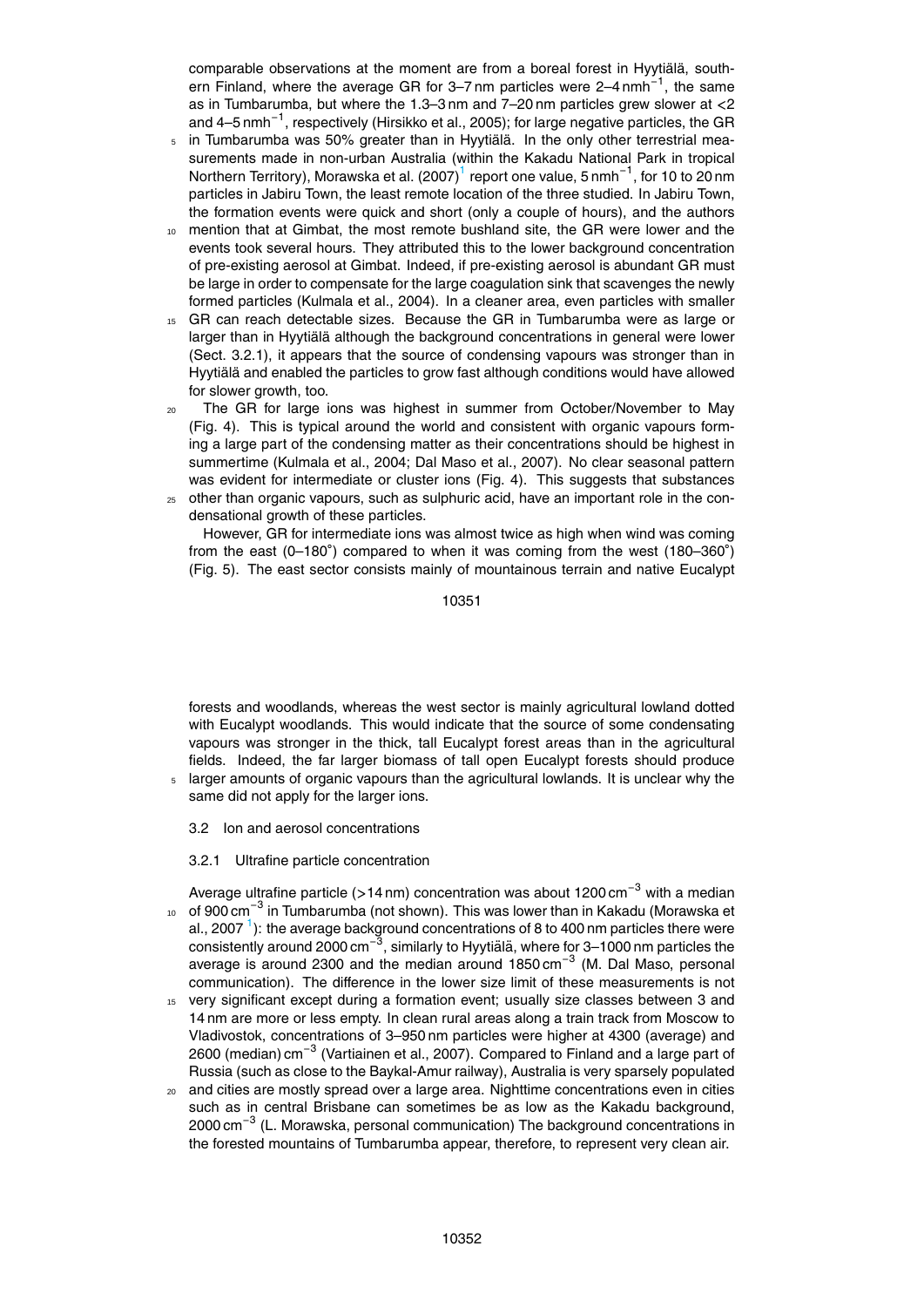#### 3.2.2 Ion concentrations

Observations of ion concentrations and dynamics in the field are essential for better understanding of ion and new-particle production and growth. The relative concentrations of positive and negative ions vary around the world but the underlying reasons

- <sup>5</sup> are still largely unknown. Theoretically, ion-induced nucleation especially with negative ions requires less energy than homogeneous nucleation (Kusaka et al., 1995; Lovejoy et al., 2004; Laakso et al., 2007). In Tumbarumba, positive and negative cluster ion concentrations were approximately equal until spring 2006, after which negative concentrations increased until they were approximately 1.4-fold compared to positive ones
- <sup>10</sup> (Figs. 6a and d). A clear imbalance was also observed in Russia with more negative than positive cluster ions (Vartiainen et al., 2007) and in the Alps in Jungfraujoch with more positive than negative ions (Vana et al., 2006). In Tumbarumba, the same applied also to large ions, except that in the beginning of the measuring period, positive ions were more abundant than negative (Figs. 6c and f). In Russia, large positive ion con-
- <sup>15</sup> centration similarly exceeded that of negative but only slightly (Vartiainen et al., 2007). Intermediate ions in Tumbarumba were usually in balance (Fig. 6).

Typically, the daytime concentrations of intermediate ions reflect daytime formation events. However, in March and April 2006 also the nocturnal type extended partly to daytime in the morning and early evening and together, these daytime and noctur-

- <sup>20</sup> nal formation events produced the highest daytime concentrations of the whole period (Fig. 6). The nighttime concentrations of the intermediate ions (Fig. 6) reflected the nocturnal formation and its very strong seasonal variability. The nighttime concentrations were often higher than daytime concentrations but this does not necessarily indicate that aerosol formation was stronger at night than in daytime: At night, the <sup>25</sup> particles accumulate in a shallower boundary layer than in daytime.
	- In addition to formation events, intermediate ions also appeared during rain. However, no growth was evident during these rain events and the sizes of the appearing intermediate particles were small, only 2–8 nm. This is in agreement with earlier find-

10353

ings in Hyytiälä (Hõrrak et al., 2006; Hirsikko et al., 2007a). The concentrations of negative ions usually increased more than those of positive ions: The strong peaks up to 5-fold –/+ ratio were mainly due to rain events (Fig. 6).

- On average, negative (positive) cluster ion concentrations were about 2400  $5 \times (1700)$  cm<sup>−3</sup> which is much higher than the 600–800 cm<sup>−3</sup> in Hyytiälä (Hirsikko et al., 2005) or the 300 (600) cm<sup>−3</sup> for negative (positive) ions at alpine Jungfraujoch (Vana et al., 2006). The Tumbarumba concentrations are even higher than the 1400 (630) cm<sup>-3</sup> found in Russia (Vartiainen et al., 2007) that were found to correlate with radon concentrations that, at maximum, were high enough to produce up to 30 ion pairs cm $^{-3}$  s $^{-1}$ .
- <sup>10</sup> The very high cluster ion concentrations in Tumbarumba imply that the ion production rate is as much as 50-100 ion pairs cm<sup>-3</sup>s<sup>-1</sup>, which is 5-20 times more than values obtained in Hyytiälä (Hirsikko et al., 2007b). This would indicate the presence of a very efficient ion source such as high efflux of radon from the Tumbarumba soil. Accumulation of atmospheric radon from the ground source could also be linked to the very
- <sup>15</sup> strong nocturnal ion production in summer and autumn. Another indication towards the important role played by radon is that the highest ion concentrations in Tumbarumba usually took place in the early morning which is frequently when inversions and accumulation of radon occur. Indeed, two days of measurements revealed very high concentration of radon in Tumbarumba that ranged from 9 to 102 Bqm<sup>-3</sup> on the ground
- 20 (not shown). In Hyytiälä, typical radon concentrations at a few metres above the ground are only 1-2 Bqm $^{-3}$  (Hirsikko et al., 2007b). Median small intermediate ion concentrations (1.6–6.3 nm) in Tumbarumba were about 94 cm<sup>-3</sup> for both polarities. This is roughly the same as in Hyytiälä where intermediate ions of the same size remained usually below 200 cm<sup>-3</sup> (Hirsikko et al.,
- 25 2005). Median concentrations of large ions from 16 to 40 nm were 220–240 cm<sup>-3</sup> for both polarities in Tumbarumba.

Comparing particle concentrations in the high daytime boundary layer (DBL) and the shallower nocturnal boundary layer (NBL) can give some indication as to when and where particles of different sizes are formed. In Tumbarumba, median cluster ion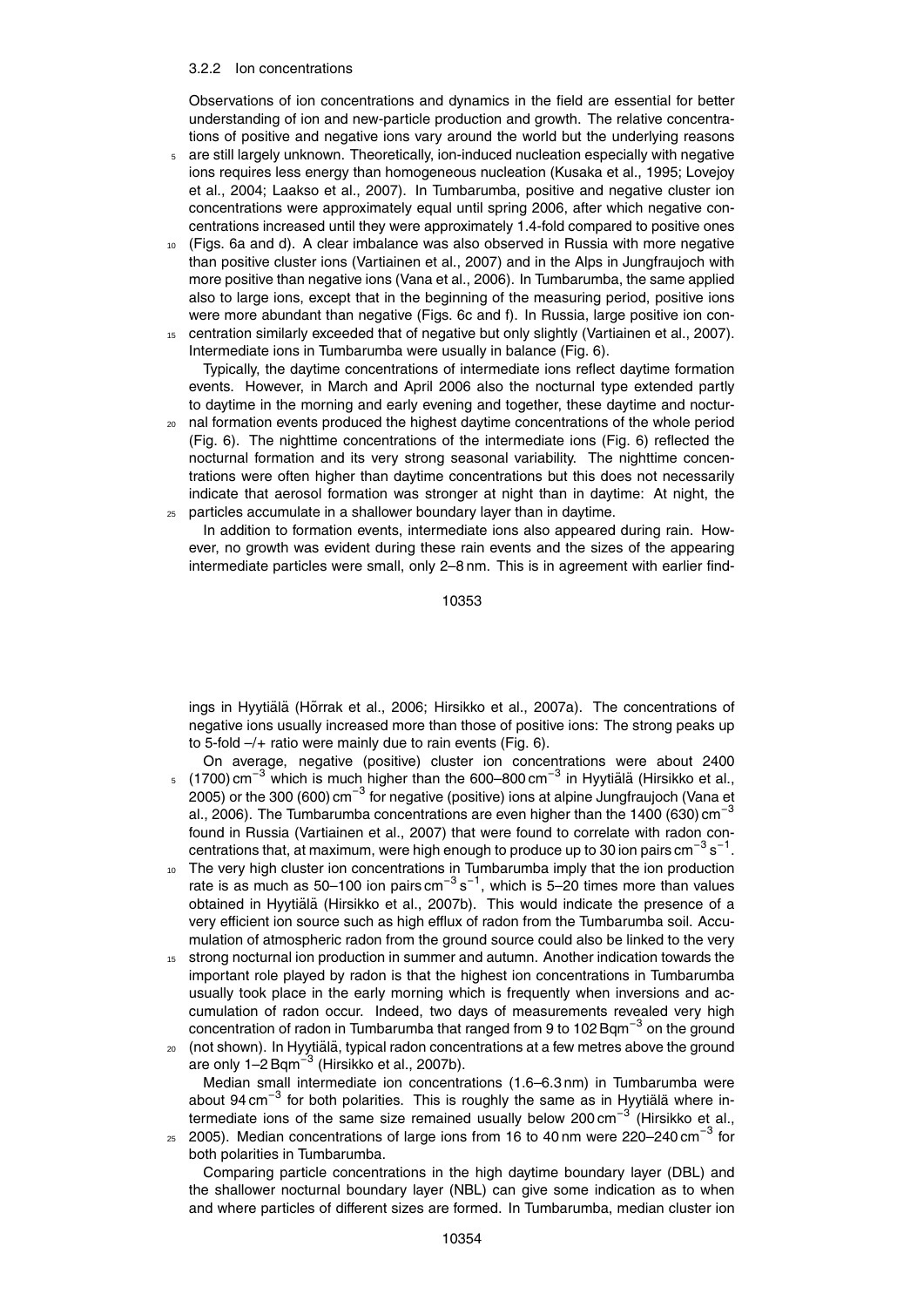concentrations were 80% higher at night than in daytime (Table 3). This combined with the short lifetime of cluster ions (*<*2–3 min) suggests that the clusters are produced both within DBL and NBL but because DBL is higher and better mixed than NBL, cluster concentrations are diluted during daytime. On the contrary, no clear difference between

<sup>5</sup> day and night concentrations was evident for large ions. This means that they must be produced mainly in daytime or, theoretically, above NBL. Nothing produced above NBL can be seen inside it, because the inversion prevents mixing between NBL and the residual layer above it.

These results support the idea that the main producer of cluster ions is radon ef-

- <sup>10</sup> flux from the ground. The sources of large ions within the boundary layer are most likely daytime and nighttime aerosol formation and long-range transport from pollution sources. Assuming that the sinks of the ions stay the same in daytime and nighttime, the sum of these sources appears to be stronger in daytime than in nighttime – if this was not the case, accumulation in the shallower NBL would lead to a similar diurnal
- 15 pattern as for the cluster ions.

# **4 Conclusions**

High radon efflux from the soil most likely led to higher average cluster ion concentrations than reported anywhere else so far. Comparison between nighttime and daytime concentrations supported the view that cluster ions are produced close to the surface

<sup>20</sup> within the boundary layer also at night but that large ions are mostly produced in daytime.

On average, a daytime formation event took place on 52% of days with acceptable data during the measuring period (Table 1). This is 2–3 times as often as in the Nordic boreal zone. The particularly clean air in Tumbarumba and the lack of a cold and

<sup>25</sup> dark winter are likely reasons for this difference. The most conducive conditions for formation events in summertime were cool, dry, sunny days, but in all other seasons, warm, dry days were better for formation than cool ones. Intermediate ion growth rates

10355

were highest when the air was coming from the native forest which suggests that the Eucalypts were a strong source of condensable vapours.

GR for large ions was highest in summer and suggests that organic vapours, side products of photosynthesis, form a large part of the condensing matter. That no clear

<sup>5</sup> seasonal pattern was evident for intermediate or cluster ion GR indicates that other substances such as sulphuric acid have an important role in the condensational growth of these particles.

A previously unreported phenomenon, nocturnal aerosol production, was observed from summer to early winter. It appeared on 32% of the analysed nights and almost

- <sup>10</sup> entirely within six months from January to June in 2006. From January to May, it occurred 2.5 times as often as daytime formation. Therefore, it appears that in summer and autumn, nocturnal production was the major mechanism for aerosol formation in Tumbarumba.
- *Acknowledgements.* This work was supported by the Academy of Finland, Maj and Tor <sup>15</sup> Nessling Foundation, and the Centennial Foundation of Helsingin Sanomat. Support for the Tumbarumba flux tower facility and its operation was provided both by CSIRO and the Australian Greenhouse Office's Australian Climate Change Science Program. Funding for the aerosol program was also provided by the New South Wales Environmental Trusts.

## **References**

20 Andronache, C., Grönholm, T., Laakso, L., Phillips, V., and Venäläinen, A.: Scavenging of ultrafine particles by rainfall at a boreal site: observations and model estimations, Atmos. Chem. Phys., 6, 4739–4754, 2006, http://www.atmos-chem-phys.net/6/4739/2006/.

Arnold, F., Krankowsky, D., and Marien, K. H.: First mass spectrometric measurements of

- <sup>25</sup> positive ions in the stratosphere, Nature, 267, 30–32, 1977. Bates, T. S., Quinn, P. K., Covert, D. S., Coffman, D. J., Johnson, J. E., and Wiedensohler, A.:
	- Aerosol physical properties and processes in the lower marine boundary layer: a comparison of shipboard sub-micron data from ACE-1 and ACE-2, Tellus, 52B, 258–272, 2000.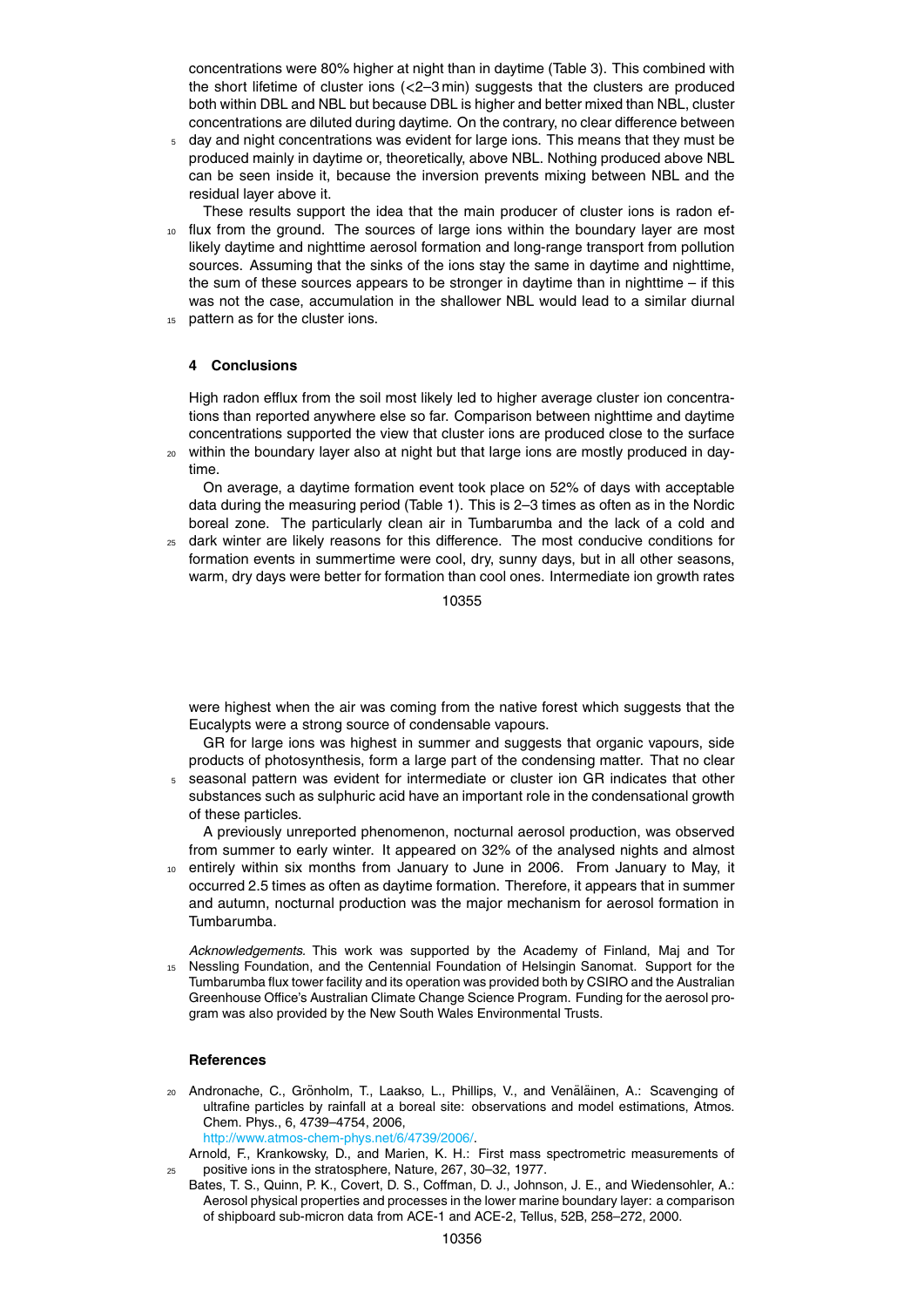- Dal Maso, M., Sogacheva, L., Aalto, P. P., Riipinen, I., Komppula, M., Tunved, P., Korhonen, L., Suur-Uski, V., Hirsikko, A., Kurtén, T., Kerminen, V.-M., Lihavainen, H., Viisanen, Y., Hansson, H.-C., and Kulmala, M.: Aerosol size distribution measurements at four Nordic field stations: identification, analysis and trajectory analysis of new particle formation bursts, <sup>5</sup> Tellus B, 59(3), 350–361, doi:10.1111/j.1600-0889.2007.00267.x, 2007.
- Eichkorn, S., Wilhelm, S., Aufmhoff, H., Wohlfrom, K. H., and Arnold, F.: Cosmic rayinduced aerosol-formation: First observational evidence from aircraft-based ion mass spectrometer measurements in the upper troposphere, Geophys. Res. Lett., 29(14), 1698, doi:10.1029/2002GL015044, 2002.
- <sup>10</sup> Eisele, F. L., Lovejoy, E. R., Kosciuch, E., Moore, K. F., Mauldin III, R. L., Smith, J. N., Mc-Murry, P. H., and Iida, K.: Negative atmospheric ions and their potential role in ion-induced nucleation, J. Geophys. Res., 111, D04305, doi:10.1029/2005JD006568, 2006.
- Generoso, S., Breon, F. M., Balkanski, Y., Boucher, O., and Schulz, M.: Improving the seasonal cycle and interannual variations of biomass burning aerosol sources, Atmos. Chem. Phys., <sup>15</sup> 3, 1211–1222, 2003,
	- http://www.atmos-chem-phys.net/3/1211/2003/.
	- Gras, J. L., Jensen, J. B., Okada, K., Ikegami, M., Zaizen, Y., and Makino, Y.: Some optical properties of smoke aerosol in Indonesia and tropical Australia, Geophys. Res. Lett., 26(10), 1393–1396, 1999.
- <sup>20</sup> Gras, J. L.: Southern Hemisphere tropospheric aerosol microphysics, J. Geophys. Res., 96(D3), 5345–5356, 1991.
	- Hirsikko, A., Bergman, T., Laakso, L., Dal Maso, M., Riipinen, I., Horrak, U., and Kulmala, M.: Identification and classification of the formation of intermediate ions measured in boreal forest, Atmos. Chem. Phys., 7, 201–210, 2007a.
- 25 Hirsikko, A., Laakso, L., Hõrrak, U., Aalto, P. P, Kerminen, V.-M., and Kulmala, M.: Annual and size dependent variation of growth rates and ion concentrations in boreal forest, Boreal Env. Res., 10, 357–369, 2005.
	- Hirsikko, A., Paatero, J., Hatakka, J., and Kulmala, M.: The 222Rn activity concentration, external radiation dose rate and air ion production rate in a boreal forest in Finland between <sup>30</sup> March 2000 and June 2006, Boreal Env. Res., 12, 265–278, 2007b.
	- Hõrrak, U.: Air ion mobility spectrum at a rural area, PhD thesis, University of Tartu, 158pp., 2001.

Horrak, U., Salm, J., and Tammet, H.: Bursts of intermediate ions in atmospheric air, J. Geo-

10357

phys. Res., 103, 13 909–13 915, 1998.

- Hõrrak, U., Tammet, H., Aalto, P. P., Vana, M., Hirsikko, A., Laakso, L., and Kulmala, M.: Formation of charged nanometer aerosol particles associated with rainfall, Abstracts of the European Aerosol Conference 2005, Ghent, edited by: Maenhaut, W., p.606, 2005.
- 5 Horrak, U., Tammet, H., Aalto, P. P., Vana, M., Hirsikko, A., Laakso, L., and Kulmala, M.: Formation of charged nanometer aerosol particles associated with rainfall: Atmospheric measurements and lab experiment, Proceedings of BACCI, NECC and FCoE activities 2005, Report Series in Aerosol Sciences, 81A, 180–185, 2006.
	- Hyvönen, S., Junninen, H., Laakso, L., Dal Maso, M., Grönholm, T., Bonn, B., Keronen, P.,
- Aalto, P., Hiltunen, V., Pohja, T., Launiainen, S., Hari, P., Mannila, H., and Kulmala, M.: A look at aerosol formation using data mining techniques, Atmos. Chem. Phys., 5, 3345–3356, 2005,

http://www.atmos-chem-phys.net/5/3345/2005/.

- Israël, H.: Atmospheric electricity, vol. 1: Fundamentals, conductivity, ions, Israel Program for <sup>15</sup> Scientific Translations, Jerusalem, 1970.
- Jimi, S. I., Gras, J. L., Siems, S. T., and Krummel, P. B.: Nanoparticles at Cape Grim, Tasmania, in: Cape Grim Baseline Air Pollution Station Annual Science Meeting: abstracts, CSIRO Atmospheric Research, edited by: Cainey, J. M. and Derek, N., Aspendale, Vic.: CSIRO Atmospheric Research; Bureau of Meteorology, p.24, 2003.
- <sup>20</sup> Johnson, G. R., Ristovski, Z. D., D'Anna, B., and Morawska, L.: Hygroscopic behavior of partially volatilized coastal marine aerosols using the volatilization and humidification tandem differential mobility analyzer technique, J. Geophys. Res., 110, D20203, doi:10.1029/2004JD005657, 2005.
- Kanawade, V. and Tripathi, S. N.: Evidence for the role of ion-induced particle formation dur-<sup>25</sup> ing an atmospheric nucleation event observed in Tropospheric Ozone Production about the Spring Equinox (TOPSE), J. Geophys. Res., 111, D02209, doi:10.1029/2005JD006366, 2006.

Kazil, J. and Lovejoy, E. R.: Tropospheric ionization and aerosol production: A model study, J. Geophys. Res., 109, D19206, doi:10.1029/2004JD004852, 2004.

<sup>30</sup> Kerminen, V.-M., Lihavainen, H., Komppula, M., Viisanen, Y., and Kulmala, M.: Direct observational evidence linking atmospheric aerosol formation and cloud droplet activation, Geophys. Res. Lett., 32, L14803, doi:10.1029/2005GL023130, 2005.

Keywood, M. D., Ayers, G. P., Gras, J. L., and Gillett R. W.: Size distribution and sources of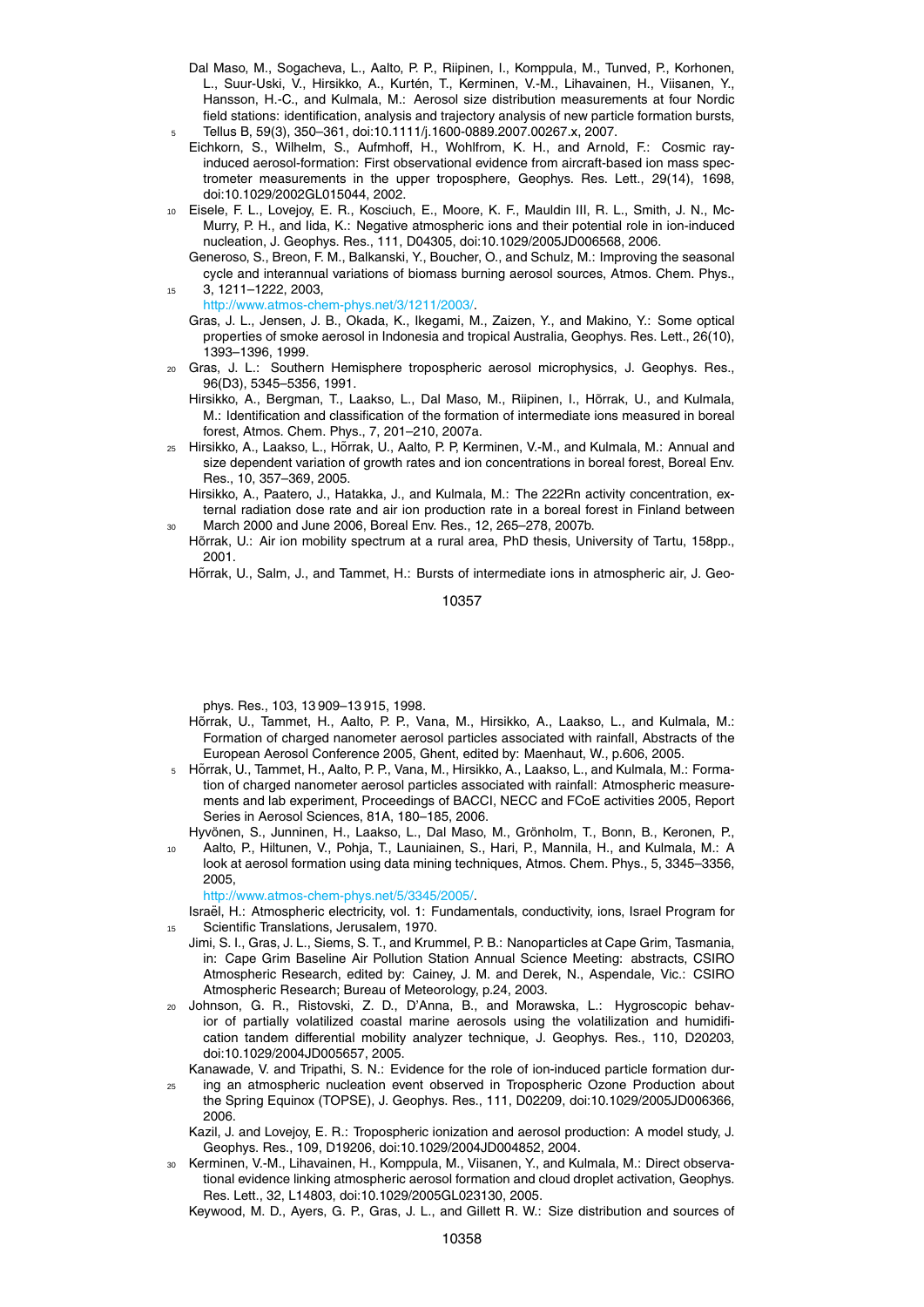aerosol in Launceston, Australia, during winter 1997, Air and Waste Manage. Assoc., 50, 418–427, 2000.

- Kulmala, M., Vehkamäki, H., Petäjä, T., Dal Maso, M., Lauri, A., Kerminen, V.-M., Birmili, W., and McMurry, P. H.: Formation and growth rates of ultrafine atmospheric particles: A review <sup>5</sup> of observations, J. Aerosol Sci., 35, 143—176, 2004.
- Kusaka, I., Wang, Z.-G., and Seinfeld, J. H.: Ion-induced nucleation, II, Polarizable multipolar molecules, J. Chem. Phys., 103, 8993–9009, 1995.
- Laakso, L., Gagné, S., Petäjä, T., Hirsikko, A., Aalto, P. P., Kulmala, M., and Kerminen, V.-M.: Detecting charging state of ultra-fine particles: instrumental development and ambient
- <sup>10</sup> measurements, Atmos. Chem. Phys., 7, 1333–1345, 2007, http://www.atmos-chem-phys.net/7/1333/2007/.
	- Laakso, L., Lehtinen, K., and Kulmala, M.: The effect of condensation rate enhancement factor on 3-nm particle formation in binary ion-induced and homogeneous nucleation, J. Geophys. Res., 108(D18), 4574, doi:10.1029/2003JD003432, 2003.
- 15 Laakso, L., Mäkelä, J. M., Pirjola, L., and Kulmala, M.: Model studies on ion-induced nucleation in the atmosphere, J. Geophys. Res., 108(D20), 4427, doi:10.1029/2002JD002140, 2002.
- Laaksonen, A., Hamed, A., Joutsensaari, J., Hiltunen, L., Cavalli, F., Junkermann, W., Asmi, A., Fuzzi, S., and Facchini, M. C.: Cloud condensation nuclei production from nucleation events at a highly polluted region, Geophys. Res. Lett., 32, L06812, doi:10.1029/2004GL022092, <sup>20</sup> 2005.
	- Lee, S.-H., Reeves, J. M., Wilson, J. C., Hunton, D. E., Viggiano, A. A., Miller, T. M., Ballenthin, J. O., and Lait, L. R.: Particle formation by ion nucleation in the upper troposphere and lower stratosphere, Science, 301, 1886–1889, 2003.
- Leuning, R., Cleugh, H. A., Zegelin, S. J., and Hughes, D.: Carbon and water fluxes over a <sup>25</sup> temperate Eucalyptus forest and a tropical wet/dry savanna in Australia: measurements and
- comparison with MODIS remote sensing estimates, Agric. For. Meteorol., 129, 151–173, 2005.
	- Lovejoy, E. R., Curtius, J., and Froyd, K. D.: Atmospheric ion-induced nucleation of sulfuric acid and water, J. Geophys. Res., 109, D08204, doi:10.1029/2003JD004460, 2004.
- <sup>30</sup> Mirme, A., Tamm, E., Mordas, G., Vana, M., Uin, J., Mirme, S., Bernotas, T., Laakso, L., Hirsikko, A., and Kulmala, M.: A wide-range multi-channel Air Ion Spectrometer, Boreal Env. Res., 12, 247–264, 2007.

Pruppacher, H. R. and Klett, J. D.: Microphysics of clouds and precipitation, second revised

10359

and enlarged edition with an introduction to cloud chemistry and cloud electricity, Springer, 976pp., 1997.

- Simoneit, B. R. T., Crisp, P. T., Mazurek, M. A., and Standley, L. J.: Composition of extractable organic matter of aerosols from the Blue Mountains and Southeast coast of Australia, Environment International, 17, 405-419, 1991.
- Spracklen, D. V., Carslaw, K. S., Kulmala, M., Kerminen, V.-M., Mann, G. W., and Sihto, S.- L.: The contribution of boundary layer nucleation events to total particle concentrations on regional and global scales, Atmos. Chem. Phys., 6, 5631–5648, 2006, http://www.atmos-chem-phys.net/6/5631/2006/.
- <sup>10</sup> Tammet, H., Salm, J., and Iher, H.: Observation of condensation on small air ions in the atmosphere, Lect. Notes Phys., 309, 239–240, 1988.
	- Turco, R. P., Zhao, J.-X., and Yu, F.: A new source of tropospheric aerosols: Ion-ion recombination, Geophys. Res. Lett., 25, 635–638, 1998.
- Vana, M., Hirsikko, A., Tamm, E., Aalto, P. P., Kulmala, M., Verheggen, B., Cozic, J., Wein-<sup>15</sup> gartner, E., and Baltensperger, U.: Characteristics of air ions and aerosol particles at the high-alpine research station Jungfraujoch, Proc. of the International Aerosol Conference, St. Paul, Minnesota, U.S., 10–15 September, 2006, 1427, 2006.
- Vartiainen, E., Kulmala, M., Ehn, M., Hirsikko, A., Junninen, H., Petäjä, T., Sogacheva, L., Kuokka, S., Hillamo, R., Skorokhod, A., Belikov, I., Elansky, N., and Kerminen, V.-M.: Ion <sup>20</sup> and particle number concentrations and size distributions along the Trans-Siberian railroad,
	- Boreal Env. Res., 12, 375–396, 2007. Yu, F. and Turco, R. P.: From molecular clusters to nanoparticles: Role of ambient ionization in tropospheric aerosol formation, J. Geophys. Res., 106, 4797–4814, 2001.
- Yu, F.: From molecular clusters to nanoparticles: Second-generation ion-mediated nucleation <sup>25</sup> model, Atmos. Chem. Phys., 6, 5193–5211, 2006,
	- http://www.atmos-chem-phys.net/6/5193/2006/.
	- Zaizen, Y., Ikegami, M., Tsutsumi, Y., Makino, Y., Okada, K., Jensen, J., and Gras, J. L.: Number concentration and size distribution of aerosol particles in the middle troposphere over the western Pacific Ocean, Atmos. Environ., 30, 1755–1762, 1996.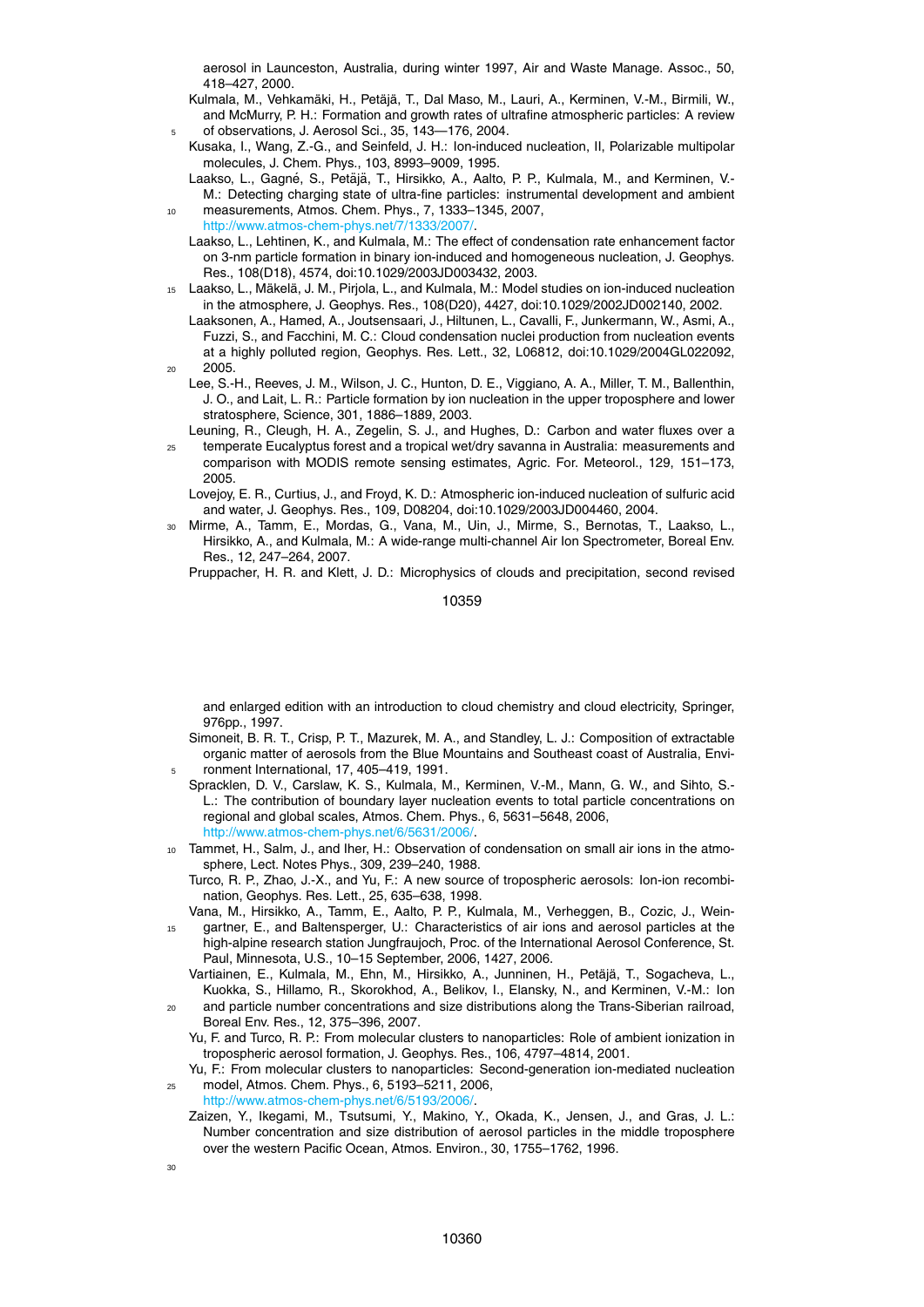| Month    | Normal | Interrupted | Aitken | Non-events | Unclear days | Data days | Nocturnal events |
|----------|--------|-------------|--------|------------|--------------|-----------|------------------|
| July-05  | 3      | 0           |        |            | 10           | 15        |                  |
| Aug-05   | 4      |             |        |            | 2            | 8         |                  |
| $Sep-05$ | 5      |             |        |            | 2            | 12        |                  |
| $Oct-05$ | 8      |             |        |            | 12           | 24        |                  |
| Nov-05   | 15     |             | 3      | 5          | 4            | 27        |                  |
| $Dec-05$ | 17     |             |        |            | 5            | 26        |                  |
| $Jan-06$ | 5      |             | 5      |            | 15           | 29        | 17               |
| Feb-06   |        |             | 6      |            | 10           | 23        | 19               |
| March-06 | 9      |             |        |            | 10           | 19        | 16               |
| April-06 | 6      |             |        |            | 19           | 25        | 18               |
| May-06   | 7      |             |        |            | 18           | 29        | 12               |
| June-06  | 15     |             |        |            | 13           | 29        | 16               |
| July-06  | 7      |             | з      |            | 9            | 23        | 4                |
| Aug-06   | 16     |             |        |            | 8            | 26        |                  |
| Sep-06   | 8      | 2           |        |            | 5            | 15        | 2                |
| Oct-06   | 16     |             | 2      | O          | 3            | 21        | 8                |

**Table 1.** Frequency of daytime and nighttime formation events during July 2005–October 2006. Classification as in Fig. 1.

10361

Table 2. Median growth rates (nmh<sup>-1</sup>) for negative and positive ions of three size classes.  $\overline{\phantom{a}}$ 

|                              | 1.3–3 nm $-3$ –7 nm $-7$ –20 nm |      |      |
|------------------------------|---------------------------------|------|------|
| $\qquad \qquad \blacksquare$ | 2.29                            | 3.04 | 7.13 |
| $\pm$                        | 2.02                            | 2.94 | 5.62 |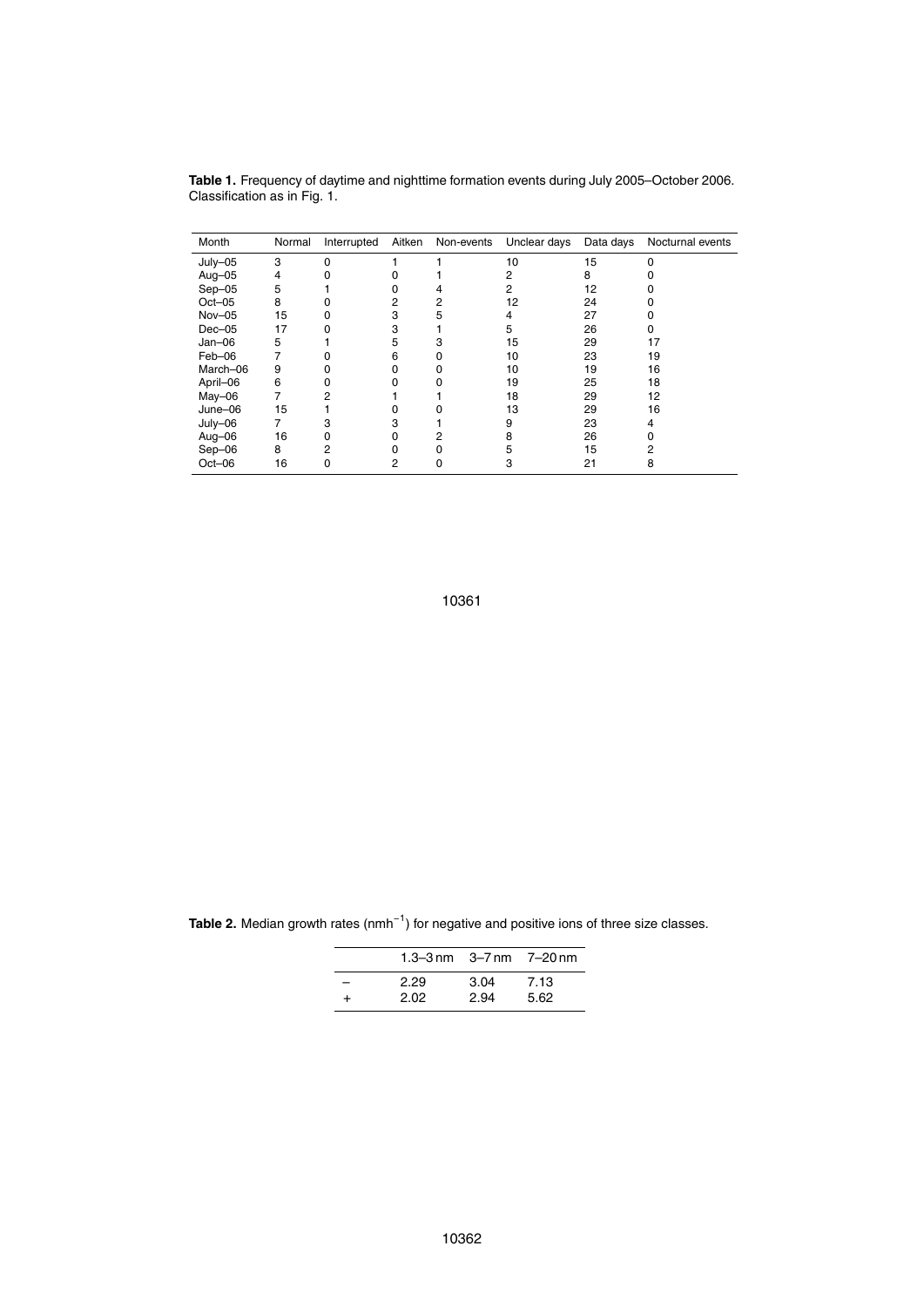| $0.34 - 2 \text{ nm}$ 16-40 nm |     |
|--------------------------------|-----|
| 1.9                            | 1.1 |
| 1.8                            | 0.9 |

**Table 3.** Median ratio of nighttime and daytime concentrations of cluster ions (0.34–2 nm) and large ions (16–40 nm).





**Fig. 1.** Classification of new-particle formation in Tumbarumba: **(a)** normal, **(b)** Aitken, **(c)** interrupted, and **(d)** nocturnal (see Sect. 2.2 for explanation). At the bottom of each size distribution plot is the band of cluster ions (0.34–1.8 nm). At the top (∼25 to 40 nm) is the start of the Aitken mode. Particles between these two modes are called intermediate. Colour indicates the number concentration of particles.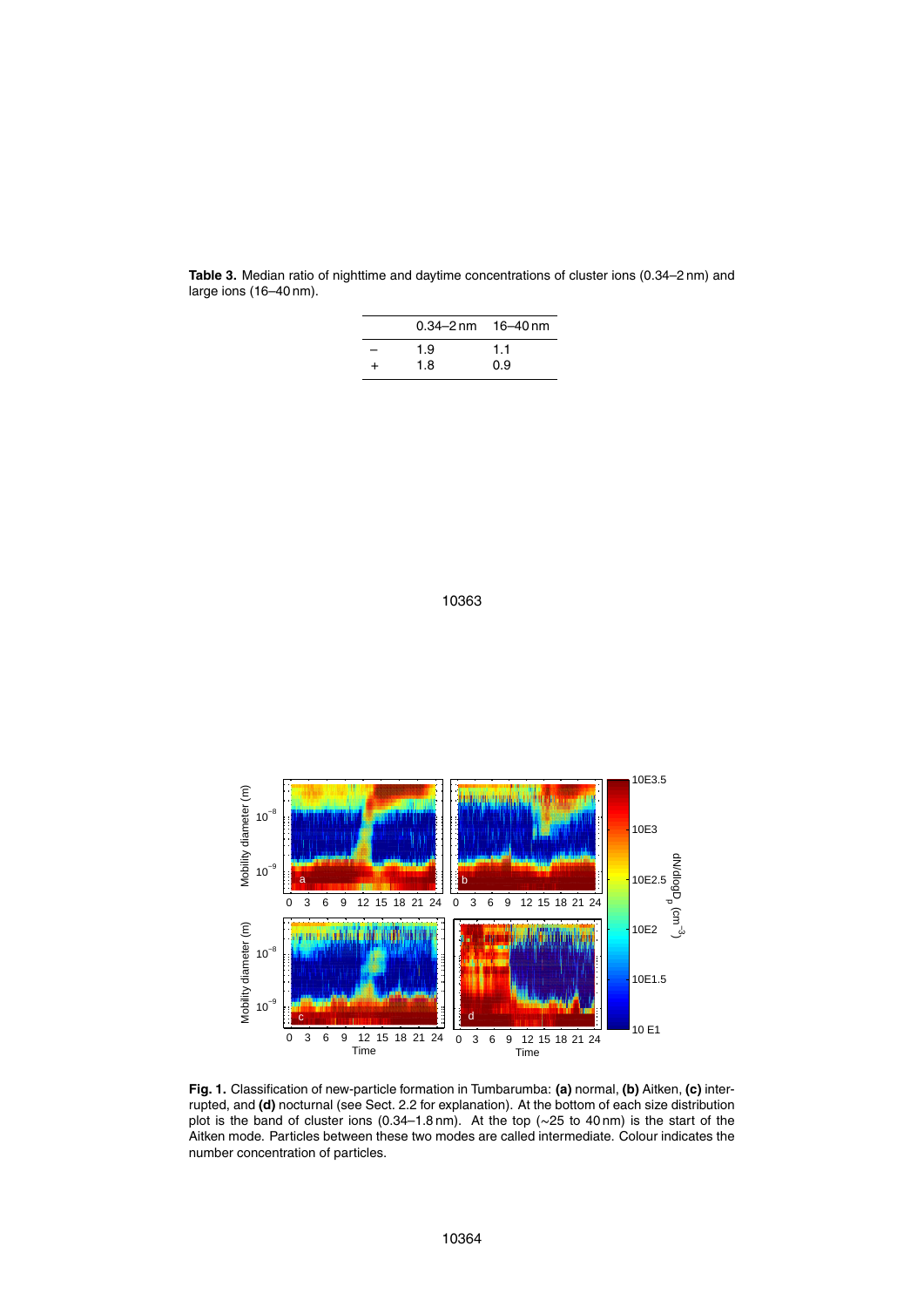

**Fig. 2.** Frequency of daytime and nighttime formation events during July 2005–October 2006; event classification as in Fig. 1.





**Fig. 3.** Average meteorological variables on normal event days and on non-event/unclear days at 9–18. Each column corresponds to a season (months). The number of normal events per season is denoted as (#) at the top of each column.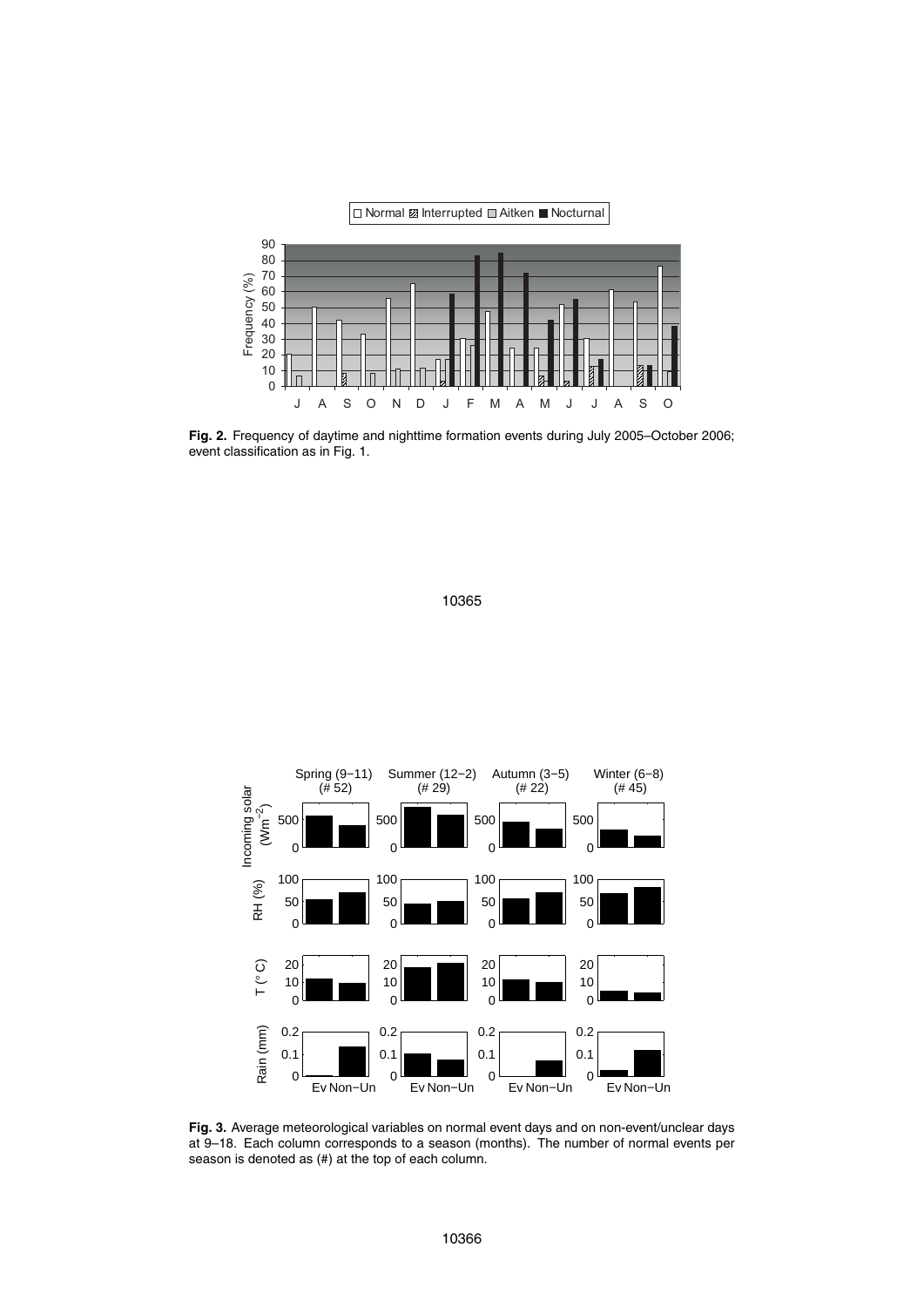

Fig. 4. Monthly GR for three size classes of ions. Top – negative ions, bottom – positive ions. Black: 1.3–3 nm; grey: 3–7 nm; white: 7–20 nm.



**Fig. 5.** GR as a function of wind direction for the three size classes during July 2005 to October 2006. Black – negative, white – positive.